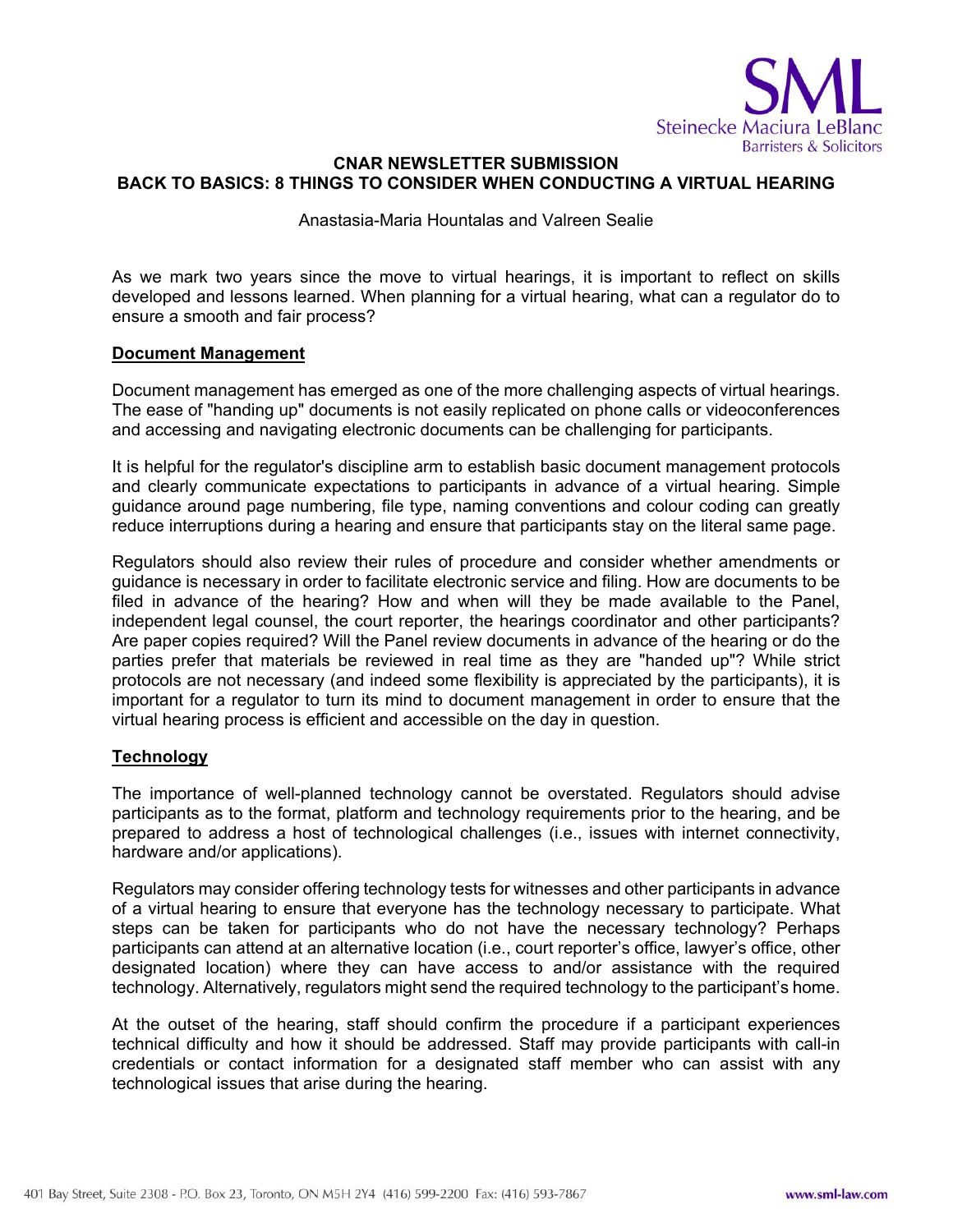# **Virtual Decorum**

The formality of a physical hearing environment encourages a level of decorum and formality that is often missed by participants in a virtual hearing. It is prudent for regulators to communicate expectations at the outset of the hearing. Keep in mind that participants may have varied experience levels with the virtual hearing process, so it is important to clearly communicate expectations (especially for self-represented participants) in order that the process may proceed as desired.

In particular, regulators may provide direction to participants on whether microphones and cameras should remain on or off when a participant is not speaking, remind participants to choose a quiet location free from interruptions and distractions, and/or remind participants that virtual hearings are a formal setting where business attire is appropriate.

# **Plea Inquiries**

Whether a hearing proceeds virtually or in-person, clear communication is particularly important during the plea inquiry. It is crucial that plea inquiries are conducted in a manner where the Panel's questions and practitioner's responses are clear, understandable and properly recorded. In a virtual hearing, this requires sufficiently clear audio for all participants.

What assistance is available if Panel members or practitioners (or the court reporter) experience technological issues during a plea inquiry? Given the importance of this exercise, staff should be on hand to facilitate breakout rooms or another manner in which the practitioner and their counsel can have a private conversation if necessary. Regulators may also consider providing Panels with specific training on conducting virtual plea inquiries, including ensuring that each question and response is clearly communicated and recorded by the court reporter.

#### **Marking Exhibits**

Although the process for tendering and marking exhibits is straightforward, it can present challenges if electronic documents are not easily accessible by participants in a virtual hearing. To that end, basic document management guidelines as set out above can greatly assist.

When a party intends to mark a document as an exhibit, the Panel should first ascertain whether the other parties object or consent to the document being so marked. When a document is tendered, how will it be distributed to participants? Will this be done by email, file share or screen share? This process should be set out in advance to minimize delays during a virtual hearing.

Similarly, once a Panel has decided to mark a document as an exhibit, the exhibit should be identified on the record and the assigned person (usually a court reporter or staff person) will mark an exhibit copy and place it in the record file. This process requires that multiple individuals have access to (and the ability to manipulate) electronic documents with relative ease.

#### **Calling Witnesses**

Witness management is another aspect of virtual hearings where the in-person process can be tricky to replicate. When planning for a virtual hearing, regulators should consider where witnesses will "sit" while they are waiting to give evidence, during breaks and during objections. Witnesses should generally be separated from one another until they have given evidence, so regulators should consider how best to implement this rule in a virtual environment. Perhaps witnesses will be placed in individual breakout rooms. Or perhaps witnesses will be asked not to log into the virtual hearing room until they are alerted by counsel or staff that it is time for their